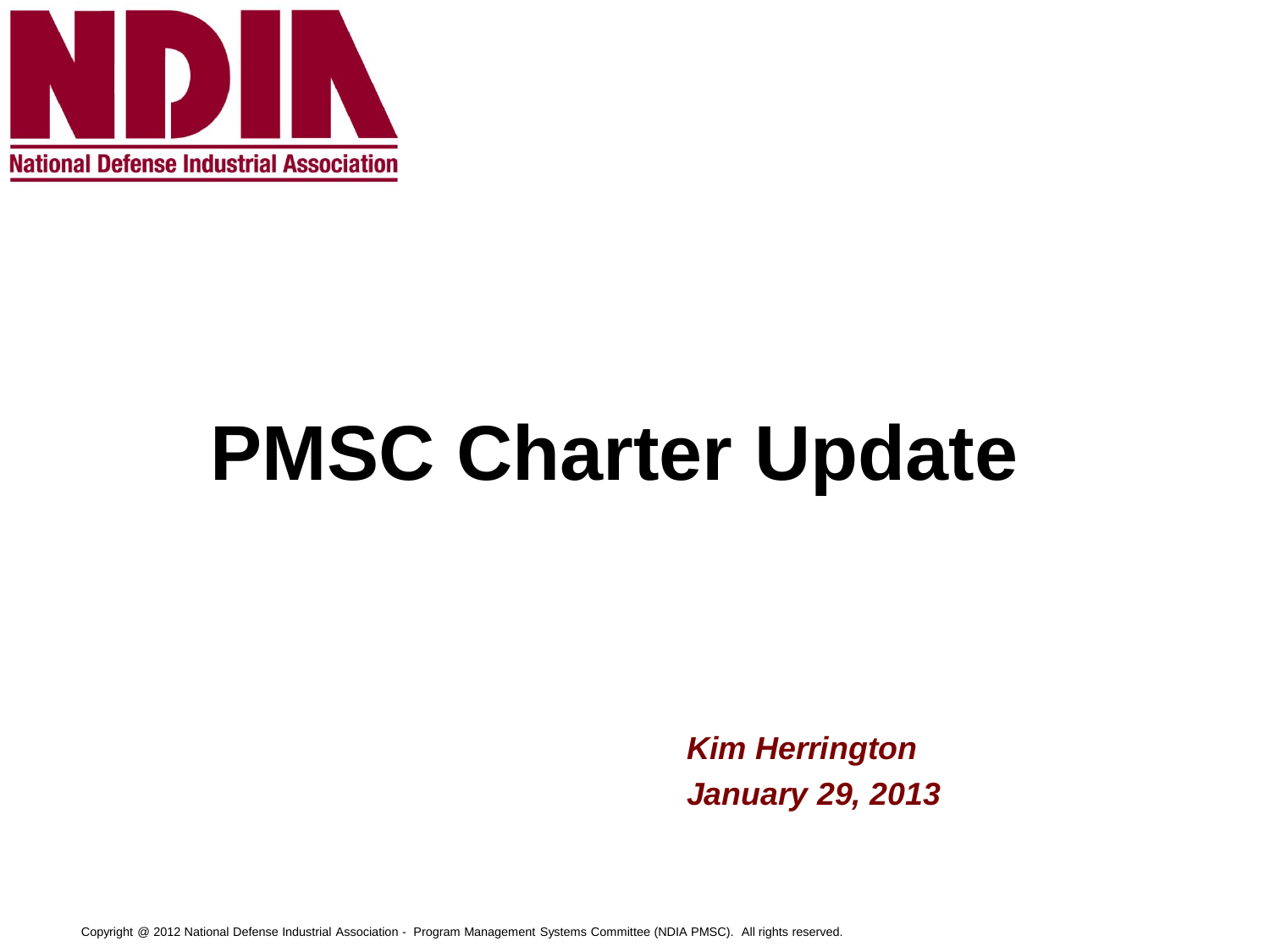## **Charter Changes**

- Part of normal document review and update cycle
- Changes made as follows:
	- Overall document updated to clarify wording/intent in various places and ordering of paragraphs
	- Section 2.2 (Specific Objectives): updated to remove reference to working with educational institutions to develop curriculum for integrated program management
	- Section 4.1 (General): updated to remove reference (and inference that "ALL" PMSC documents are reviewed and approved by the full committee in advance (earlier in the same section an update was made to note that the guides and "major initiatives" will be reviewed and approved by the board and committee membership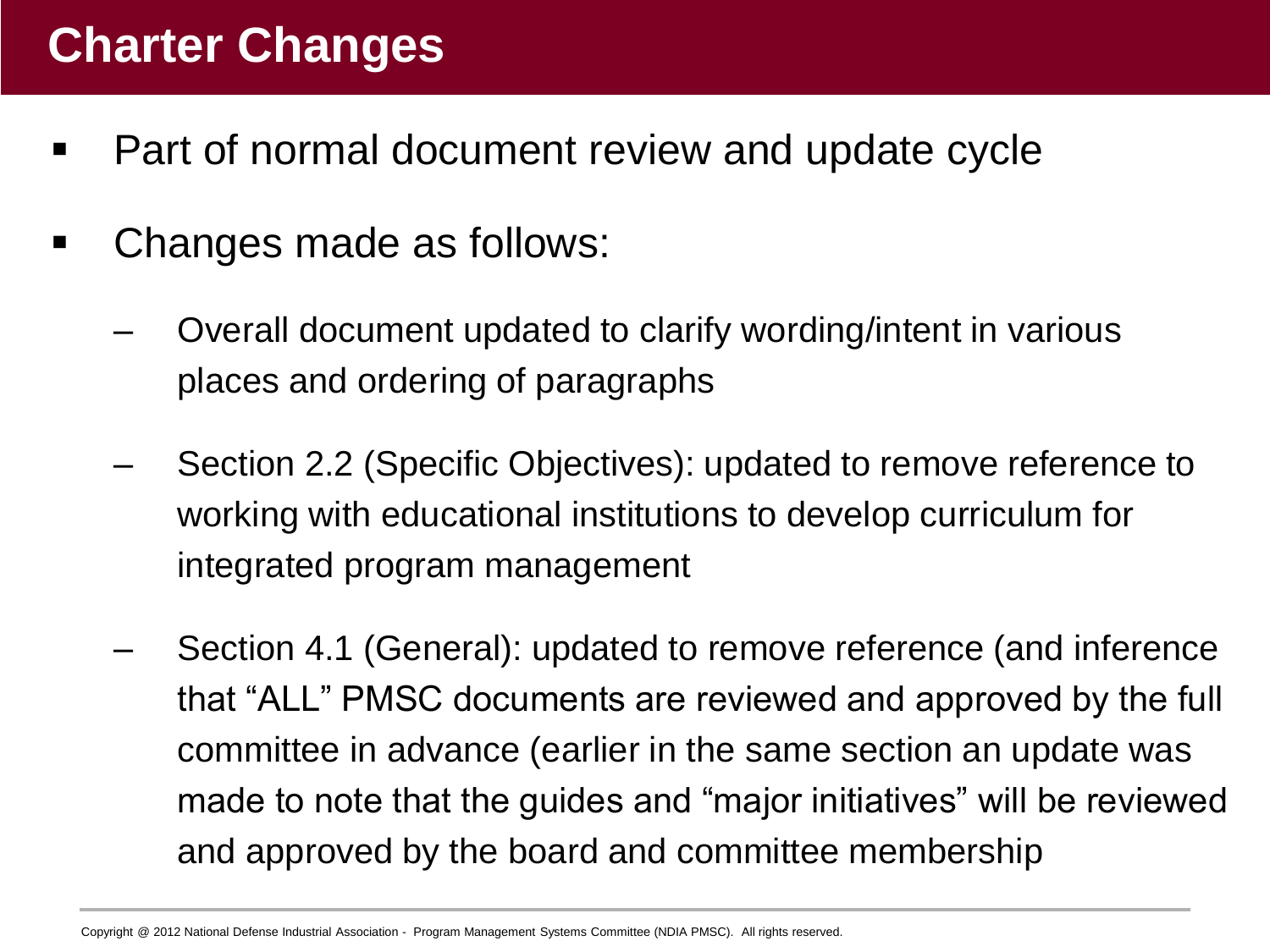- Changes made as follows:
	- Section 4.3 (Officers at Large) and 4.4 (Active Past Chairs): updated to clarify the difference between missing face to face (PMSC) meetings versus phone call meetings
	- Section 6.0 (Officer Eligibility): updated to note that the Chair and Vice Chair terms are 2 year "maximum", wanted to allow for the possibility of someone willing to serve shorter terms versus the prior version "mandating" a 4 year commitment
	- Section 6.3 (Terms of Office): updated and clarified wording between all the offices (chair, vice chair, past chair and officer at large) and the accountability to the total PMSC board
	- Section 7.0 (Prohibited Practices): removed outdated wording